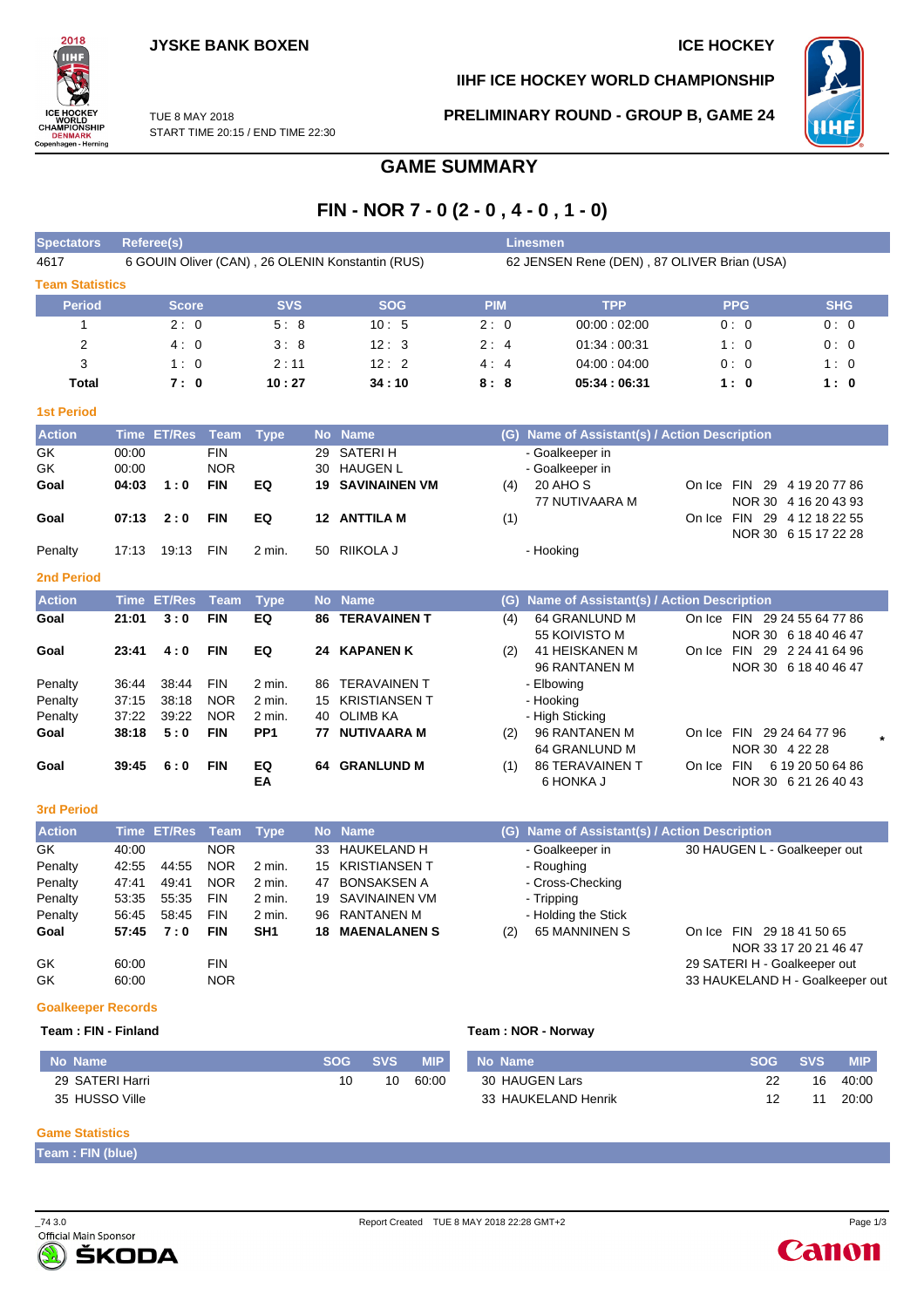## **JYSKE BANK BOXEN ICE HOCKEY**



**IIHF ICE HOCKEY WORLD CHAMPIONSHIP**

**PRELIMINARY ROUND - GROUP B, GAME 24**



TUE 8 MAY 2018 START TIME 20:15 / END TIME 22:30

|               | Head Coach: MARJAMAKI Lauri |              |                |                |                |                |          |                   |          |          |                | <b>Shots on Goal</b> |         |          |                |                      |      | Time on Ice |                    |    |      |
|---------------|-----------------------------|--------------|----------------|----------------|----------------|----------------|----------|-------------------|----------|----------|----------------|----------------------|---------|----------|----------------|----------------------|------|-------------|--------------------|----|------|
| <b>No Pos</b> | <b>Name</b>                 | G.           | $\mathsf{A}$   | P.             |                |                |          | PIM FO+ FO- FO+/- | FO%      |          | $\overline{2}$ |                      | 3 OT TS | $+/-$    |                | $\overline{2}$       | 3    | <b>OT</b>   | <b>TOT SHF AVG</b> |    |      |
| 2 D           | POKKA Ville                 | 0            | 0              | $\Omega$       | $\Omega$       | 0              | $\Omega$ | 0                 | 0.00     | 1        | $\Omega$       | 1                    | 2       | $+1$     |                | 7:02 4:17 5:55       |      |             | 17:14              | 22 | 0:47 |
| 24 F          | <b>KAPANEN Kasperi</b>      |              | 0              | 1              | 0              | 3              |          | 2                 | 75.00    | 0        | 3              | 1                    | 4       | $+2$     |                | 6:33 5:55 4:12       |      |             | 16:40              | 23 | 0:43 |
| 41 D          | <b>HEISKANEN Miro</b>       | 0            | 1              | 1              | $\Omega$       | 0              | 0        | 0                 | 0.00     | 0        | 1              | 0                    |         | $+2$     | 6:18 5:17 4:58 |                      |      |             | 16:33              | 29 | 0:34 |
| 64 F          | GRANLUND Mikael +C (BP)     | $\mathbf{1}$ | $\overline{2}$ | 3              | 0              | 7              | 8        | -1                | 46.67    | 2        |                | 0                    | 3       | $+3$     |                | 7:23 5:55 6:03       |      |             | 19:21              | 27 | 0:43 |
| 96 F          | RANTANEN Mikko +A           | $\Omega$     | $\overline{2}$ | $\overline{2}$ | 2              | 0              | $\Omega$ | 0                 | 0.00     | $\Omega$ | 1              | 1                    | 2       | $+1$     |                | 5:26 5:39 6:20       |      |             | 17:25              | 23 | 0:45 |
| 19 F          | SAVINAINEN Veli-Matti       |              | 0              | 1              | 2              | 0              | 1        | -1                | 0.00     | 2        | 0              | 0                    | 2       | $+2$     | 4:32 5:46 4:07 |                      |      |             | 14:25              | 18 | 0:48 |
| 20 F          | AHO Sebastian +A            | 0            | 1              | 1              | 0              | 5              | 6        | -1                | 45.45    | $\Omega$ | 1              | 2                    | 3       | $+2$     | 5:12 7:02 5:38 |                      |      |             | 17:52              | 19 | 0:56 |
| 55 D          | KOIVISTO Miika              | 0            | 1              | 1              | $\Omega$       | $\Omega$       |          | -1                | 0.00     | 1        | $\Omega$       | 0                    | 1       | $+2$     | 6:04 5:13 6:53 |                      |      |             | 18:10              | 26 | 0:41 |
| 77 D          | NUTIVAARA Markus            |              | 1              | 2              | 0              | $\Omega$       | $\Omega$ | 0                 | 0.00     | 0        |                |                      | 2       | $+2$     | 5:25 6:12 4:50 |                      |      |             | 16:27              | 23 | 0:42 |
| 86 F          | <b>TERAVAINEN Teuvo</b>     |              | 1              | $\overline{2}$ | $\overline{2}$ | 0              | $\Omega$ | 0                 | 0.00     | 1        |                |                      | 3       | $+3$     | 4:31 5:40 5:40 |                      |      |             | 15:51              | 19 | 0:50 |
| 4 D           | <b>KIVISTO Tommi</b>        | 0            | 0              | 0              | 0              | 0              | 0        | 0                 | 0.00     |          | 0              | 1                    | 2       | $+2$     | 6:21 4:25 5:32 |                      |      |             | 16:18              | 27 | 0:36 |
| 6 D           | <b>HONKA Julius</b>         | 0            | 1              | 1              | 0              | 0              | 0        | 0                 | 0.00     | 0        | 0              | 1                    |         | $+1$     |                | 4:56 7:44 3:19       |      |             | 15:59              | 20 | 0:47 |
| 25 F          | <b>JORMAKKA Pekka</b>       | 0            | 0              | 0              | 0              | 0              | $\Omega$ | $\Omega$          | 0.00     | 0        | 0              | $\Omega$             | 0       | $\Omega$ |                | 3:48 4:24 3:18       |      |             | 11:30              | 15 | 0:46 |
| 65 D          | <b>MANNINEN Sakari</b>      | 0            | 1              |                | 0              | $\overline{2}$ |          |                   | 66.67    | 0        | 0              | $\Omega$             | 0       | $+1$     |                | 4:41 5:18 5:06       |      |             | 15:05              | 17 | 0:53 |
| 74 F          | <b>SUOMELA Antti</b>        | 0            | 0              | $\Omega$       | $\Omega$       | 3              | 6        | -3                | 33.33    | 0        | 0              | 1                    | 1       | 0        |                | 2:43 3:51 3:39       |      |             | 10:13              | 15 | 0:40 |
| 12 F          | <b>ANTTILA Marko</b>        | 1            | 0              | 1              | 0              | 1              | 0        |                   | 1 100.00 | 2        | 0              | 0                    | 2       | $+1$     |                | 4:22 2:16 3:45       |      |             | 10:23              | 24 | 0:25 |
| 18 F          | <b>MAENALANEN Saku</b>      |              | 0              | 1              | 0              | 0              | 0        | 0                 | 0.00     | 0        | 1              | 1                    | 2       | $+2$     |                | 4:16 3:31            | 4:05 |             | 11:52              | 22 | 0:32 |
| 22 F          | <b>PESONEN Janne</b>        | 0            | 0              | $\Omega$       | $\Omega$       | 6              | 4        | 2                 | 60.00    | 0        | 0              | 0                    | 0       | $+1$     |                | 4:06 3:10 3:58       |      |             | 11:14              | 24 | 0:28 |
| 34 F          | PALOLA Olli                 | 0            | 0              | 0              | $\Omega$       | 0              | 0        | 0                 | 0.00     | $\Omega$ | 0              | 1                    |         | 0        |                | $0:00$ $0:00$ $3:10$ |      |             | 3:10               | 4  | 0:47 |
| 50 D          | RIIKOLA Juuso               | 0            | $\Omega$       | $\Omega$       | 2              | 0              | 0        | 0                 | 0.00     | 0        | 2              | $\Omega$             | 2       | $+2$     |                | 4:41 5:38 5:19       |      |             | 15:38              | 25 | 0:37 |
| 29 GK         | <b>SATERI Harri</b>         | 0            | 0              | 0              | 0              |                |          |                   |          | 0        | $\mathbf{0}$   | 0                    | 0       |          |                |                      |      |             |                    |    |      |
| 35 GK         | <b>HUSSO Ville</b>          | 0            | 0              | 0              | 0              |                |          |                   |          | 0        | $\Omega$       | 0                    | 0       |          |                |                      |      |             |                    |    |      |
| Total         |                             |              | 7 11           | 18             | 8              | 27             | 28       | -1                | 49.09    | 10       | 12 12          |                      | 34      |          |                |                      |      |             |                    |    |      |

### **Team : NOR (white)**

|               | <b>Head Coach: THORESEN Petter</b> |    |          |          |                |    |                |                   |       |                |                | <b>Shots on Goal</b> |          |          |                     |                |      | Time on Ice |       |                |            |
|---------------|------------------------------------|----|----------|----------|----------------|----|----------------|-------------------|-------|----------------|----------------|----------------------|----------|----------|---------------------|----------------|------|-------------|-------|----------------|------------|
| <b>No Pos</b> | <b>Name</b>                        | G. | A)       | P.       |                |    |                | PIM FO+ FO- FO+/- | FO%   |                | $\overline{2}$ | $3$ OT TS            |          | $+/-$    |                     | $\overline{2}$ | 3    | <b>OT</b>   |       | <b>TOT SHF</b> | <b>AVG</b> |
| 6 D           | HOLOS Jonas +C                     | 0  | 0        | 0        | 0              | 0  | 0              | 0                 | 0.00  | $\overline{2}$ | $\Omega$       | 0                    | 2        | $-4$     |                     | 7:56 9:16 2:45 |      |             | 19:57 | 25             | 0:47       |
| 18 F          | <b>LINDSTROM Tobias</b>            | 0  | 0        | $\Omega$ | 0              | 5  | 4              |                   | 55.56 | 0              | 0              |                      |          | $-2$     |                     | 6:15 6:02 5:59 |      |             | 18:16 | 23             | 0:47       |
| 40 F          | OLIMB Ken Andre                    | 0  | $\Omega$ | $\Omega$ | 2              | 0  | 1              | -1                | 0.00  | 0              |                | 0                    |          | $-3$     |                     | 7:45 5:06 5:50 |      |             | 18:41 | 25             | 0:44       |
| 46 F          | OLIMB Mathis +A                    | 0  | 0        | 0        | 0              | 6  | 6              | $\Omega$          | 50.00 | 0              | 0              | 0                    | 0        | $-3$     |                     | 6.45 5.10 3.59 |      |             | 15:54 | 21             | 0:45       |
| 47 D          | <b>BONSAKSEN Alexander</b>         | 0  | 0        | 0        | $\overline{2}$ | 0  | 0              | $\Omega$          | 0.00  | 0              | 0              | 0                    | 0        | $-3$     |                     | 6:29 4:56 6:49 |      |             | 18:14 | 30             | 0:36       |
| 4 D           | JOHANNESEN Johannes (BP)           | 0  | 0        | 0        | 0              | 0  | 0              | 0                 | 0.00  | 0              | 0              | 0                    | 0        | $-1$     |                     | 7:26 4:47 6:35 |      |             | 18:48 | 28             | 0:40       |
| 16 F          | <b>SALSTEN Eirik</b>               | 0  | 0        | $\Omega$ | $\Omega$       | 0  | 0              | $\Omega$          | 0.00  | 0              | 0              | 0                    | 0        | $-1$     |                     | 3:19 4:06 3:46 |      |             | 11:11 | 17             | 0:39       |
| 20 F          | BASTIANSEN Anders +A               | 0  | 0        | $\Omega$ | 0              | 4  | 8              | -4                | 33.33 | 0              | 0              | 0                    | $\Omega$ | $-2$     |                     | 3:49 5:13 6:10 |      |             | 15:12 | 23             | 0:39       |
| 43 D          | <b>BULL Christian</b>              | 0  | 0        | 0        | 0              | 0  | 0              | $\Omega$          | 0.00  | 0              | 0              | 0                    | 0        |          | $-2$ 5:52 6:21 5:27 |                |      |             | 17:40 | 22             | 0:48       |
| 93 F          | <b>VALKVAE OLSEN Thomas</b>        | 0  | 0        | 0        | 0              | 0  | 0              | 0                 | 0.00  | 0              |                | $\Omega$             |          | -1       |                     | 3:32 4:17 3:33 |      |             | 11:22 | 19             | 0:35       |
| 17 D          | <b>ESPELAND Stefan</b>             | 0  | 0        | 0        | 0              | 0  | 0              | $\Omega$          | 0.00  | 0              | 0              | 0                    | 0        | $-2$     | 6:30 5:09 5:14      |                |      |             | 16:53 | 26             | 0:38       |
| 21 F          | <b>THORESEN Steffen</b>            | 0  | 0        | $\Omega$ | 0              | 0  | $\overline{2}$ | $-2$              | 0.00  | 0              | $\Omega$       | 0                    | 0        | $-2$     | 4:49 5:41 4:29      |                |      |             | 14:59 | 21             | 0:42       |
| 26 F          | <b>FORSBERG Kristian</b>           | 0  | 0        | $\Omega$ | $\Omega$       | 6  | 1              | 5                 | 85.71 | 1              | 0              | $\Omega$             |          | -1       |                     | 5:08 4:59 3:21 |      |             | 13:28 | 20             | 0:40       |
| 27 F          | <b>HOFF Ludvig</b>                 | 0  | 0        | $\Omega$ | 0              | 0  | 0              | $\Omega$          | 0.00  | 0              | 0              | 0                    | 0        | 0        |                     | 3:58 3:46 1:56 |      |             | 9:40  | 16             | 0:36       |
| 90 D          | <b>SORVIK Daniel</b>               | 0  | $\Omega$ | $\Omega$ | $\Omega$       | 0  | 0              | 0                 | 0.00  | 1              | 1              | $\Omega$             | 2        | 0        |                     | 3:41 4:20 5:16 |      |             | 13:17 | 24             | 0:33       |
| 8 F           | <b>TRETTENES Mathias</b>           | 0  | 0        | 0        | 0              | 3  | 1              | 2                 | 75.00 | 0              | 0              | $\Omega$             | 0        | $\Omega$ | 2:24 0:00 3:18      |                |      |             | 5:42  | 8              | 0:42       |
| 14 D          | <b>SVEUM Dennis</b>                | 0  | 0        | 0        | 0              | 0  | 0              | $\Omega$          | 0.00  | 0              | 0              | 0                    | $\Omega$ | 0        |                     | $0:00$ 3:21    | 4:31 |             | 7:52  | 13             | 0:36       |
| 15 F          | <b>KRISTIANSEN Tommy</b>           | 0  | 0        | 0        | 4              | 0  | 0              | $\Omega$          | 0.00  | $\Omega$       | 0              | 0                    | 0        | -1       |                     | 3:43 4:40 4:05 |      |             | 12:28 | 21             | 0:35       |
| 22 F          | <b>ROYMARK Martin</b>              | 0  | 0        | 0        | 0              | 0  |                | -1                | 0.00  | 0              | 0              | 0                    | 0        | -1       |                     | 4:54 4:19 5:42 |      |             | 14:55 | 23             | 0:38       |
| 28 F          | <b>ROEST Niklas</b>                | 0  | 0        | 0        | 0              | 4  | 3              |                   | 57.14 | 1              | 0              |                      | 2        | $-1$     |                     | 4:49 4:22 5:06 |      |             | 14:17 | 20             | 0:42       |
| 30 GK         | <b>HAUGEN Lars</b>                 | 0  | 0        | 0        | 0              |    |                |                   |       | 0              | 0              | 0                    | 0        |          |                     |                |      |             |       |                |            |
| 33 GK         | <b>HAUKELAND Henrik</b>            | 0  | 0        | 0        | 0              |    |                |                   |       | 0              | 0              | $\Omega$             | 0        |          |                     |                |      |             |       |                |            |
| <b>Total</b>  |                                    | 0  | 0        | 0        | 8              | 28 | 27             | 1.                | 50.91 | 5              | 3              | $\mathbf{2}$         | 10       |          |                     |                |      |             |       |                |            |